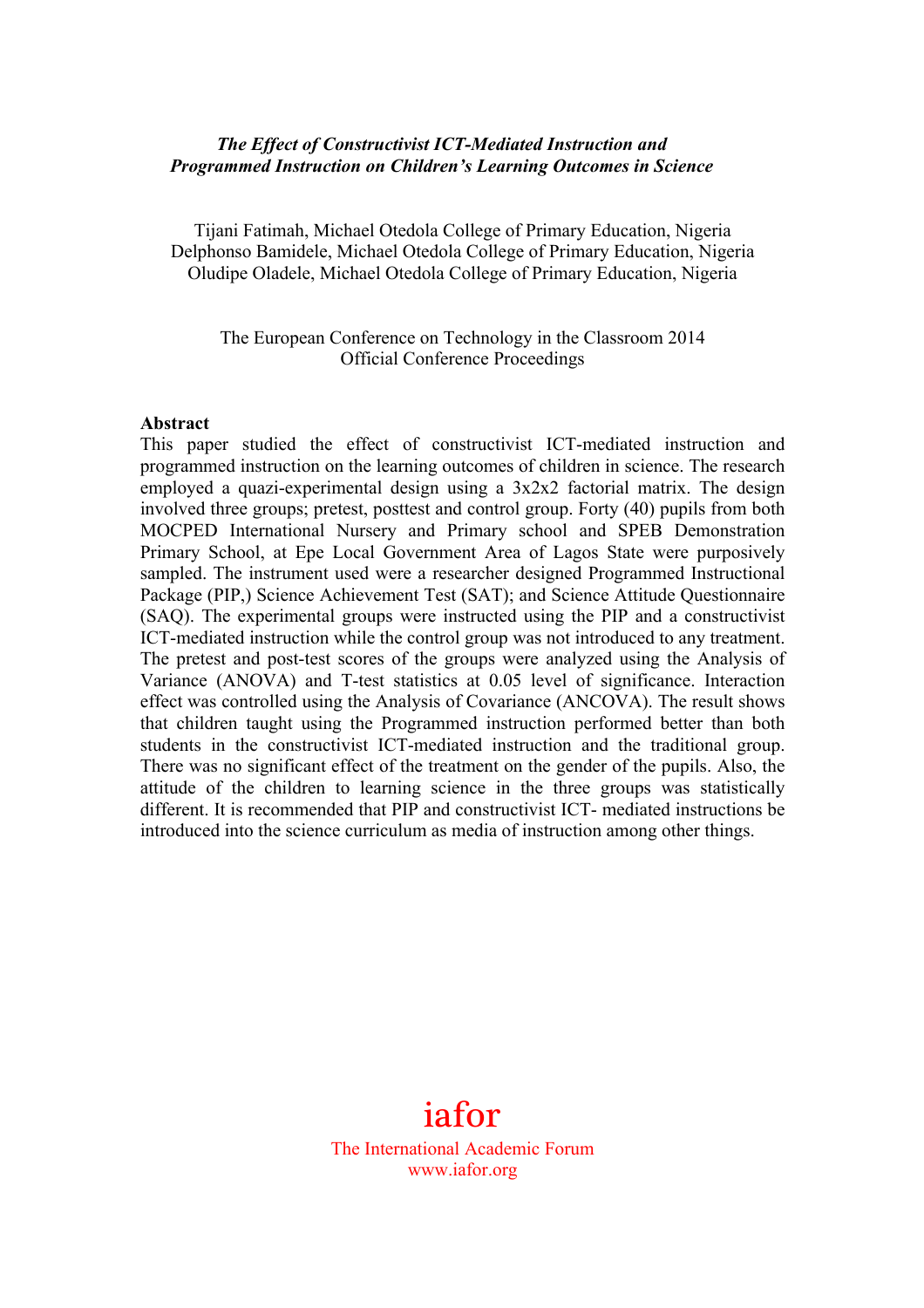#### **Introduction**

The pace of change brought about by new technologies has had significant effects on the way people live, work and play. As technologies changes everyday, its use in every aspect of the society cannot be overemphasized. Worldwide acceptance of its integration into the teaching and learning process has therefore posed an urgent demand on learners to develop higher order thinking. In order for students to meet up with this demand, there is need to learn at the primary school level, science, which is an indispensable part of the curriculum. Science education has come a long way towards improving information systems worldwide, and the drive so far has been towards educating people to be scientifically and technologically conscious and literate. The primary school which is the preparatory stage for the learning of science in our children is the stage to inculcate science skills in order to be useful within the society. Since today's education is no longer adequate preparation for tomorrows computerized society, the teaching of science which forms the basic scientific and technological growth of any nation requires a high quality teaching force to be able to cope with the dynamics of the changing world.

Researchers (Seweje & Jegede, 2005; Ogundola, 2010) were of the opinion that several instructional strategies that have been employed by teachers for the teaching of science and mathematics over the years are teacher-centered which do not cater for individual differences in the learner. They stressed further that students are taught the same thing at the same rate without taking into consideration student's assimilation rates, thereby unable to identify weak students in the class. Also Odubunmi, (1996) and Murphy (2003) among others opined that student performance is low and the problem of declining interest in science is now an international issue. This was corroborated by Ogunleye (1999), that adduced reasons such as explosion of primary schools, teachers low knowledge about the goals of science teaching, lack of basic process skills of science that is necessary for imparting the knowledge, language of instruction, inadequate and shortage of primary science instructional materials as well as overloaded curriculum content and methods as impediment to the understanding of science by students.

However, it is hoped that with the integration of necessary ICT tools in primary science, pupils interest, curiosity and understanding of science will be heightened. Currently, the primary use of computers in education has been to deliver programmed instruction including drill and practice programs, computer based tutorial and more recently intelligent tutoring systems. These computer softwares are used in schools to teach students like what the teachers normally do. The prominent form of programmed instruction is the drill and practice programs especially in the areas of mathematics. He said further that drills are based on behaviorist beliefs about reinforcement of stimulus response association. Unfortunately the behaviourist principles underlying drill and practice are unable to develop the complex thinking skills required for meaningful learning to take place in science. Although drill and practice applications train learners, to perform the lower level sub-skills automatically but do not facilitate the transfer of those skills necessary for solving real and meaningful problems in science. With constructivism, learners are engaged in knowledge construction. They come to classroom with their unique backgrounds, experience, and conceptual understanding, learning styles and personal circumstances. Teachers now become learning facilitators rather than reservoirs of knowledge. That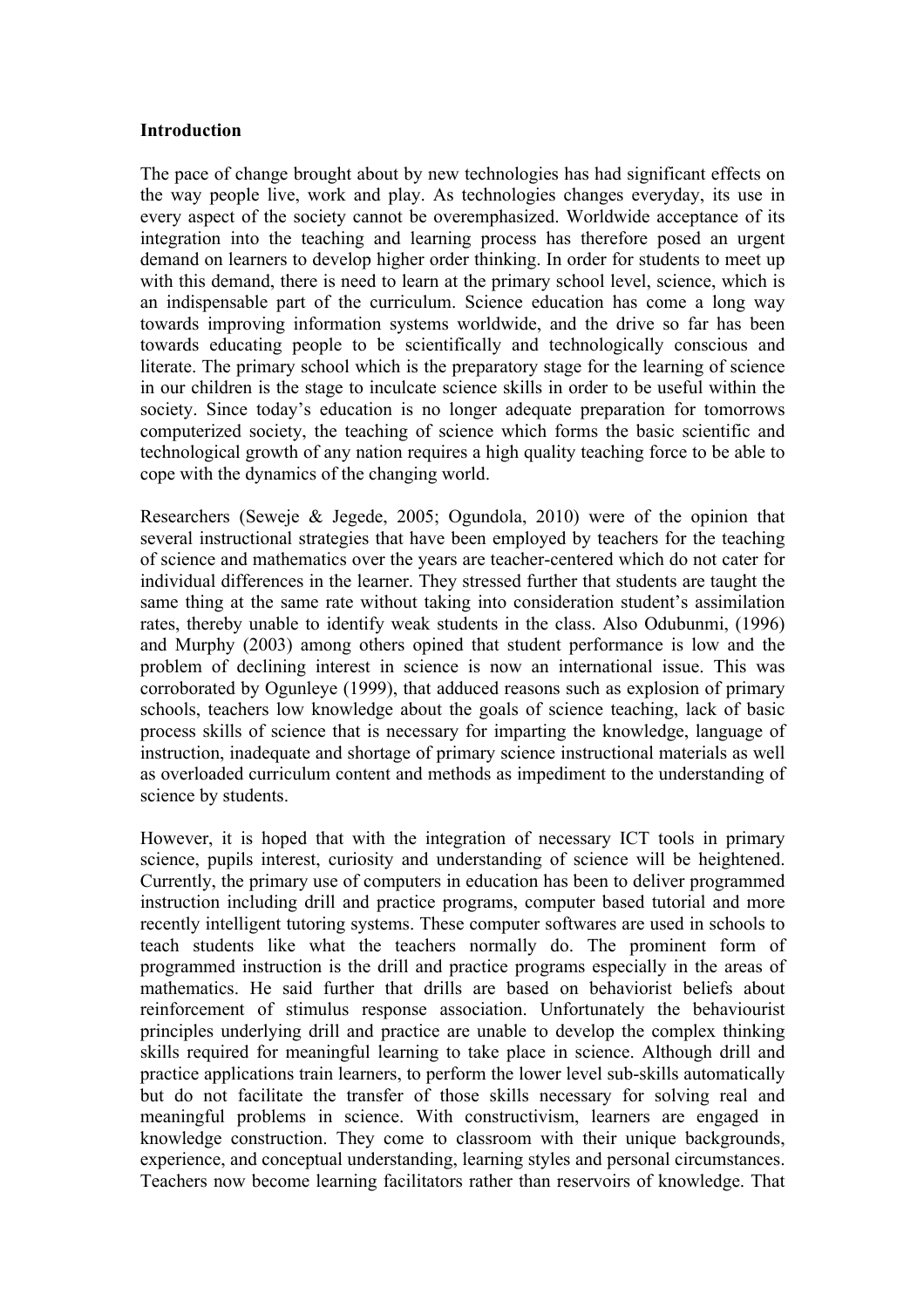was why Piaget (1972) opined that psychology of learning has shifted from behaviorism to cognitivism. It is believed that activities such as enquiry, investigation, problem solving, inferences, predicting when carried out collaboratively and accompanied by effective teacher dialogue can bring about understanding of scientific concepts. Murphy (2003) in support of the above assertion said if such type of activities is promoted by a constructivist approach to science teaching as opposed to behaviourist programmed instruction will be most beneficial in bringing out good learning outcomes in our children. The researchers are therefore interested in studying the effect of constructivist ICT-mediated instruction and programmed instruction on children's learning outcome in science.

# **Literature Review**

Science is simply the dynamic study of nature and is in itself social and culture related, hence the environment is extremely significant when considering various aspects of science. Globally, science education programmes have afforded tremendous opportunities to young scientists in training in terms of acquisition of skills for solving, in particular, environmental problems. As stated by Akpan (1996) secondary school science curriculum is designed towards making everybody to become a specialist in the science professions later in life, but at the end of the day, many people are increasingly being alienated from science. The number of science and engineering graduates is falling, just as demand for scientific advances and technological innovation is increasing (OECD 2006), and many students tend to switch to other subjects that are more interesting and less demanding because a white coated, hardworking and poorly paid scientist in a laboratory is not a role model for many of today's young people. The reason for this is not farfetched, the objective of science education is the development of science process skills among school age children but in Nigeria, science teaching at the various levels retains the old conservative approach with the teacher, in most cases acting as the repertoire of knowledge and the student the dominant recipient. There is an over reliance on textbooks, shortage of scientific equipment, cognitive functioning of students, school conditions, teachers methodology, overloaded science content among others.

Moreover, current science curricular reform efforts throughout the world have refocused on the necessity of teaching students to make informed and balanced decisions about how science impacts their lives and to use scientific knowledge to solve problems (Council of Ministry of Education, 1997). It is on that note that the researcher tends to study how both programmed instruction and constructivism affects learning outcomes in science.

# **The programmed and Constructivist-based learning environment**

Programmed instruction and constructivism are both theories of learning. Programmed instruction is based on operant conditioning, it is a reductionist and focuses on external control and reinforcement. Skinner in Karen (1995) described programmed instruction as having a clearly defined context which is presented in small increments. As small units of the contest are presented, a learner is presented with a question that must be answered (stimulus). The student answers (response) and is told whether the answer is correct (consequence). On the other hand, constructivism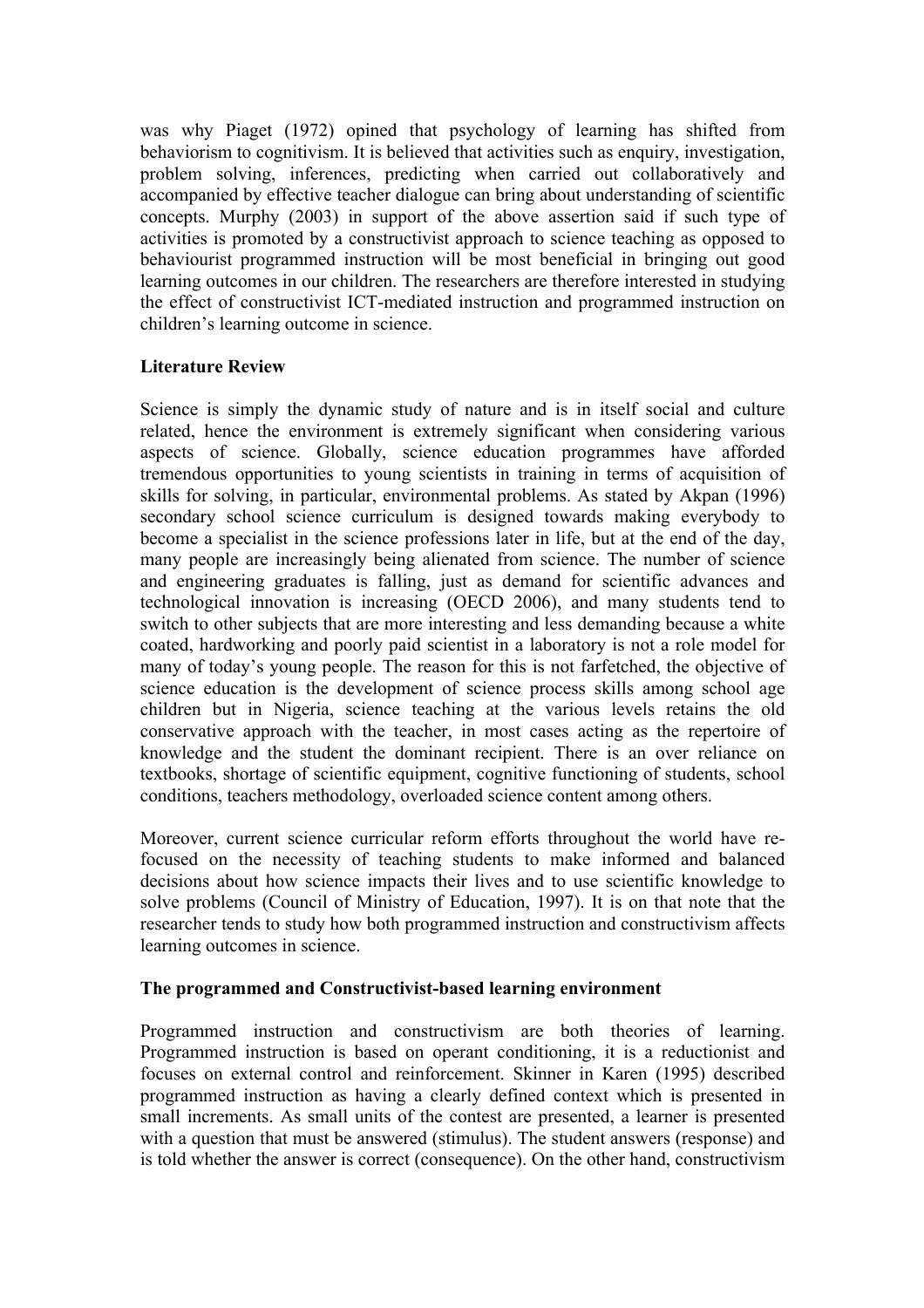approaches view learning as a process in which individual students construct or build their own internal interpretations of external events.

Constructivism has its root in psychology, philosophy, sociology, and education. Constructivist teaching approach is based on the work of Rousseau, Dewey, Piaget, Bruner and Vygotsky and they all believed that human learning is constructed and active rather than a passive process. It has major implications for science teaching and it calls into question the traditional practices and places the child at the centre of the learning process. While Piaget and Bruner's work contributed towards cognitive constructivism, Vygotsky's work contributed towards social constructivism. In a constructivist learning environment, learners may work together and support each other as they use a variety of tools and information resources in their pursuit of learning goals and problem solving activities (Wilson, 1995), and learning is a personal interpretation of the world, where learners create interpretations of the world based on their past experience and interpretations (Jonassen, 1994; Jonassen and Henning, 1999). Their learning depends not only on the learning environment as set up by society, school and teacher but also on their prior knowledge, attitudes and aspirations. In constructivism the teacher is no longer perceived as the sole authority of the knowledge, but rather as the facilitator of learning, guiding and supporting learners in the process of constructing knowledge (Berg, 1999) and providing students with experiences that allow them to develop problem-solving, critical thinking and creative skills, and apply them in a meaningful manner.

Murphy (2003) states that computer tools are one of the easiest means of incorporating constructivist theory into education use. Learners are then working in authentic situations which should increase their comprehension of how to use ideas and information (Duffy and Jonassen, 1991). They also suggest that such things as hypertext, databases, and expert systems can be used as mindtools by individuals. Nevertheless, criticisms have been leveled against the constructivist approach to science teaching in the primary school. The most frequently quoted is while research advices that teachers identify children's alternative frameworks, there is little advice for teacher regarding specific strategies to develop these ideas so that they become more scientific particularly in class in which there might be up to 30 alternative frameworks for each concept.

# **Hypotheses**

The study will make an attempt to answer the following questions.

- 1. There will be no significant difference in the performance of those pupils exposed to constructivist ICT-mediated instruction and programmed instruction in science teaching?
- 2. There will be no significant difference in the performance of those pupils exposed to constructivist ICT-mediated instruction and programmed instruction and conventional instruction in science teaching?
- 3. There is no significant effect of the treatments on gender of the students?
- 4. There will be no significant difference in pupil's attitude towards science when exposed to constructivist ICT-mediated instruction and programmed instruction?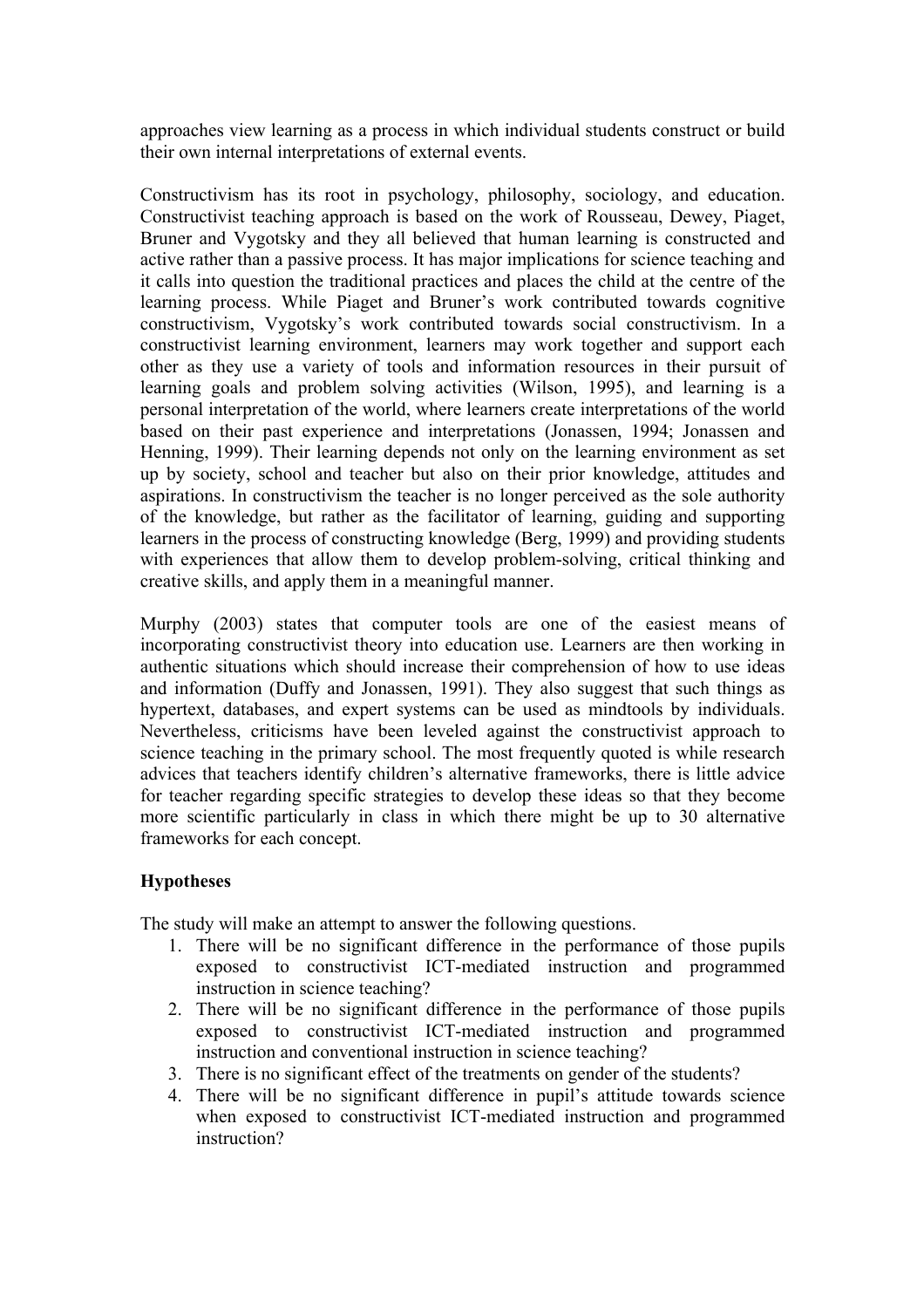#### **Proposed Methodology**

### **Research Design**

The research adopted a quazi-experimental design using a 3x2x2 factorial matrix. The design involved randomized three groups; pretest, posttest and control group.

## **Population**

The target population for this study was primary six pupils in public and private schools, Epe Local Government of Lagos State, Nigeria. Primary school pupils (Primary six) offering science at Michael Otedola College of Primary Education, {MOCPED} International Primary School, and Demonstration School, MOCPED, both at Epe Local Government Area of Lagos State. The choice of primary six pupils for the study is that they will soon transit to secondary school, and having the knowledge of science they can easily construct their own meaning.

## **Sample and Sampling procedure**

The nature of this study required a purposive selection of the research sample, since this study requires such schools where computers, CD-ROMs, word processors, projectors, etc are used in science teaching. A total of Forty (40) pupils from the two schools were sampled out of the population.

## **Research Instrument**

The instruments used were a researcher designed Programmed Instructional Package (PIP,) Science Achievement Test (SAT); and Science Attitude Questionnaire (SAQ). The PIP which is a multimedia program covers topics from Basic Science and Technology curriculum. The pupils were taught simple machines, with the subtopic: {Meaning and types of simple machines, types of lever, Pulleys and Inclined planes}. The PIP was designed using PowerPoint and in such a way that the pupils can refer back to the previous section in case they don't understand the previous section. Constructivist ICT-mediated instruction, the pupils worked in small groups of 4,4, 3 and 3. The lesson was carried out under the five steps to a constructivist teaching viza-viz: situation, grouping, bridge, questions, exhibit and reflections. Each group was given a chart which comprises the simple machines coupled with some real objects. They pupils were given a sheet of paper that provides series of questions on the name and the use of the machines given. The information gathered was then recorded on the computer data processor {MicrosoftWord 2007}. The control group on the other hand was taught using the traditional method. The lessons were taught for a period of two weeks after the pretest was conducted. The three groups were given the test items of the pretest and post test differently in their schools. On completion of the test, the scripts were collected, collated, mixed together and marked.

The Science Attitude Questionnaire (SAQ) was a 20-item structured questionnaire which was rated using the four point likert scale {strongly agree, agree, disagree and strongly disagree} in the form 4, 3, 2, and 1.

#### **Validity of the Instrument**

The face and content validity of the instruments were established by giving them to colleagues who are vast in the field and test and measurement professionals in the school of Education, MOCPED. Also, the PIP was made to pass through educational software developers in the department of Computer science, MOCPED.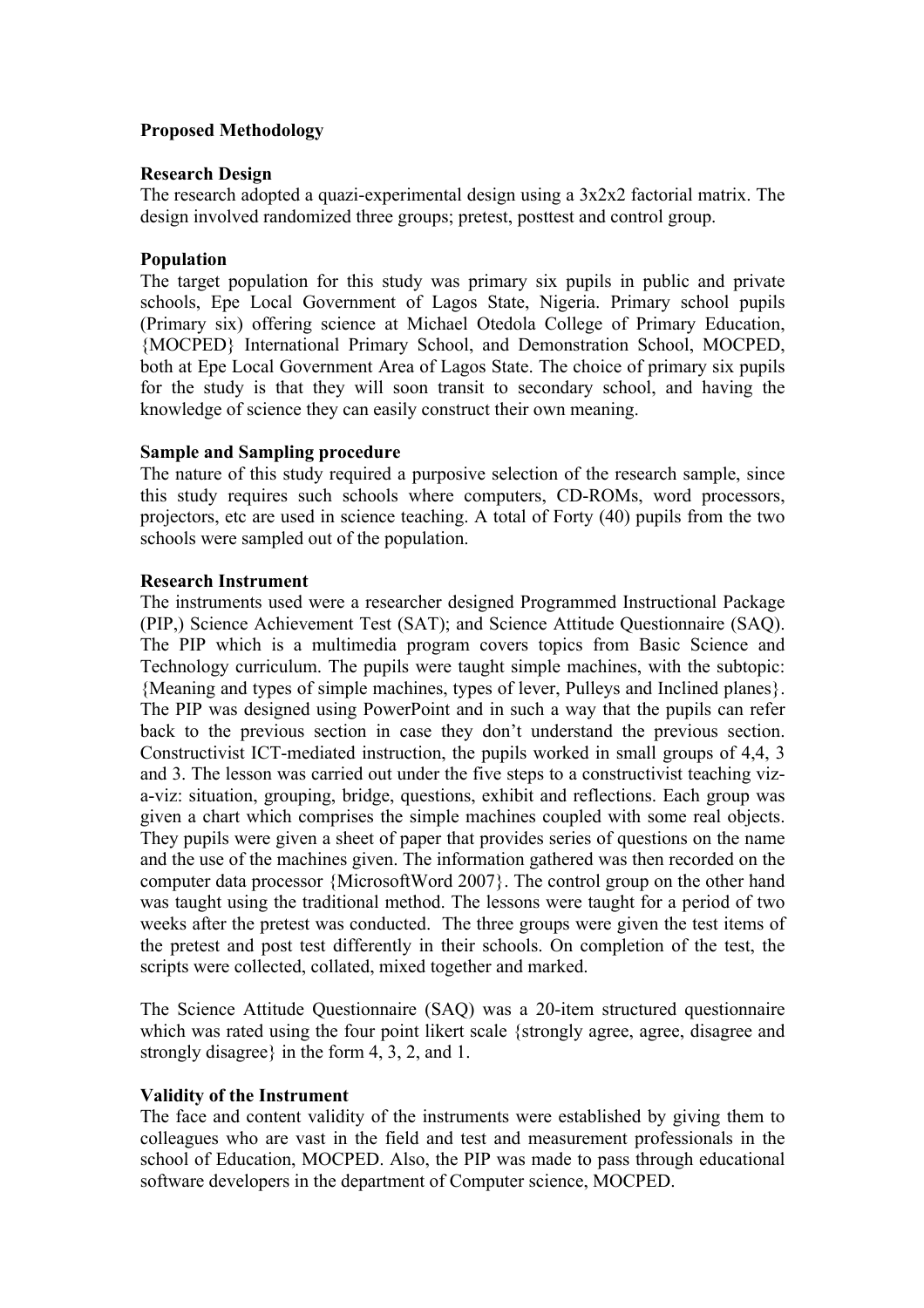## **Reliability of the Instrument**

A pilot study was conducted on the pupils using the test-retest method. The established reliability coefficient for the instrument was 0.74 and 0.78 respectively and they were suitable for the study.

## **Administration of the instrument**

#### Pre-treatment Phase

The three groups (constructivist ICT-mediated instruction, programmed instruction and the control group) were given the test without teaching them. The test was marked and recorded. The posttest was conducted after the treatments were applied on them. The scores were marked, collated and recorded.

#### **Method of Data Analysis**

Data analysis will be carried out using Analysis of Covariance to test the significance difference at 0.05 level of significance using Statistical Package for Social Scientists (SPSS) 20 as the statistical tool.

#### **Table 1: Gender of Respondents**

| UENDER       |             |           |         |                      |            |  |  |  |  |
|--------------|-------------|-----------|---------|----------------------|------------|--|--|--|--|
|              |             | Frequency | Percent | <b>Valid Percent</b> | Cumulative |  |  |  |  |
|              |             |           |         |                      | Percent    |  |  |  |  |
|              | <b>MALE</b> | 18        | 45.0    | 45.0                 | 45.0       |  |  |  |  |
| <b>Valid</b> | FEMALE      | 22        | 55.0    | 55.0                 | 100.0      |  |  |  |  |
|              | Total       | 40        | 100.0   | 100.0                |            |  |  |  |  |

**GENDER**

The table above shows that  $18{45\%}$  are male while  $22{55.0}$  are female.

**Hypothesis One:** There is no significant difference in the performance of those pupils exposed to constructivist ICT-mediated instruction and programmed instruction in science teaching?

#### **Table 2: Mean table of Pretest and Posttest achievement of science of pupils in constructivist ICT-mediated, programmed and conventional instruction**

|                    | <b>Teaching Methods</b> | N  | <b>Mean</b> | Std.<br><b>Deviation</b> | Std.<br><b>Error</b><br><b>Mean</b> |
|--------------------|-------------------------|----|-------------|--------------------------|-------------------------------------|
| <b>Pretest</b>     | <b>CONSTRUCTIVIST</b>   |    |             |                          |                                     |
| <b>Achievement</b> | <b>ICT MEDIATED</b>     | 14 | 4.714       | 3.7505                   | 1.0024                              |
|                    | <b>INSTRUCTION</b>      |    |             |                          |                                     |
|                    | <b>PROGRAMMED</b>       | 9  | 5.556       | 4.6128                   | 1.5376                              |
|                    | <b>INSTRUCTION</b>      |    |             |                          |                                     |
|                    | <b>CONVENTIONAL</b>     | 17 | 7.235       | 3.2506                   | .7884                               |
|                    | <b>INSTRUCTION</b>      |    |             |                          |                                     |
| <b>Post Test</b>   | <b>CONSTRUCTIVIST</b>   | 14 | 10.214      | 5.5077                   | 1.4720                              |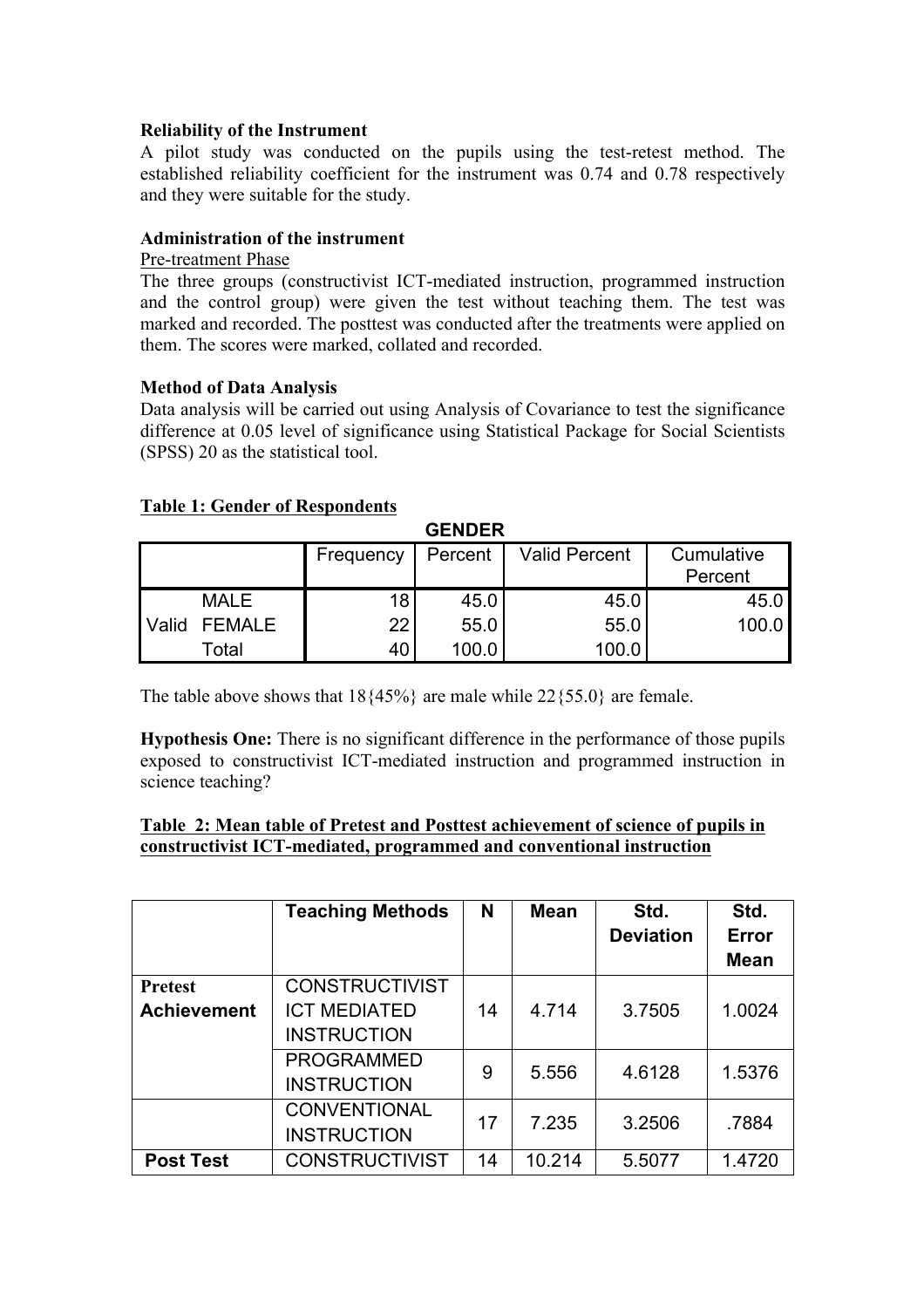| <b>Achievemen</b> | <b>ICT MEDIATED</b><br><b>INSTRUCTION</b> |    |        |        |        |
|-------------------|-------------------------------------------|----|--------|--------|--------|
|                   | <b>PROGRAMMED</b><br><b>INSTRUCTION</b>   | 9  | 14.778 | 4.1164 | 1.3721 |
|                   | <b>CONVENTIONAL</b><br><b>INSTRUCTION</b> | 17 | 9.412  | 2.9960 | .7266  |

The table above shows the mean performance of pupil's in the pretests. The result reveals that the conventional group {7.235} performed better than the constructivist ICT-mediated instruction {4.714} and programmed instruction {5.556}. Constructivist ICT-mediated instruction has the lowest mean score. Pupils in the conventional group had a high score because they have been taught the first part of the lesson before the researcher got to the school. So, they had a brief knowledge of the topic which other groups did not have.

In the post test achievement however, the programmed instruction group {14.778} performed better than the Constructivist ICT-mediated instruction group {10.214} and the conventional group {9.412}.

## **Table 3: T-test table of pupils achievement in constructivist Science ICTmediated and programmed instruction**

| Levene's Test<br>for Equality of<br>Variances |                                   |       | t-test for Equality of Means |          |            |                     |                               |                                   |                                                        |          |
|-----------------------------------------------|-----------------------------------|-------|------------------------------|----------|------------|---------------------|-------------------------------|-----------------------------------|--------------------------------------------------------|----------|
|                                               |                                   | F     | Sig.                         |          | df         | Sig. (2-<br>tailed) | Mean<br><b>Differenc</b><br>e | Std.<br>Error<br><b>Differenc</b> | 95% Confidence<br>Interval of the<br><b>Difference</b> |          |
|                                               |                                   |       |                              |          |            |                     |                               | е                                 | Lower                                                  | Upper    |
| Post<br>Test                                  | Equal<br>variances<br>assumed     | 3.212 | .088                         | $-2.126$ | 21         | .046                | $-4.5635$                     | 2.1462                            | $-9.0268$                                              | $-.1002$ |
| Achiev<br>ement                               | Equal<br>variances<br>not assumed |       |                              | $-2.268$ | 20.39<br>0 | .034                | $-4.5635$                     | 2.0123                            | $-8.7560$                                              | $-.3710$ |

**Independent Samples Test**

The analysis of table 4 above shows the test analysis of pupils exposed to constructivist ICT-mediated programmed and conventional instruction. The result shows that there is a significant difference in the performance of pupils with the mean score  $\{10.214 \}$  {t= -2.126; p <.05} and  $\{14.778\}$  t= -2.268; p <.05} when exposed to constructivist ICT-mediated and programmed instruction. The null hypothesis of no significance difference was therefore rejected.

**Hypothesis Two:** There will be no significant difference in the performance pupils exposed to constructivist ICT-mediated instruction, programmed instruction and conventional instruction in science teaching?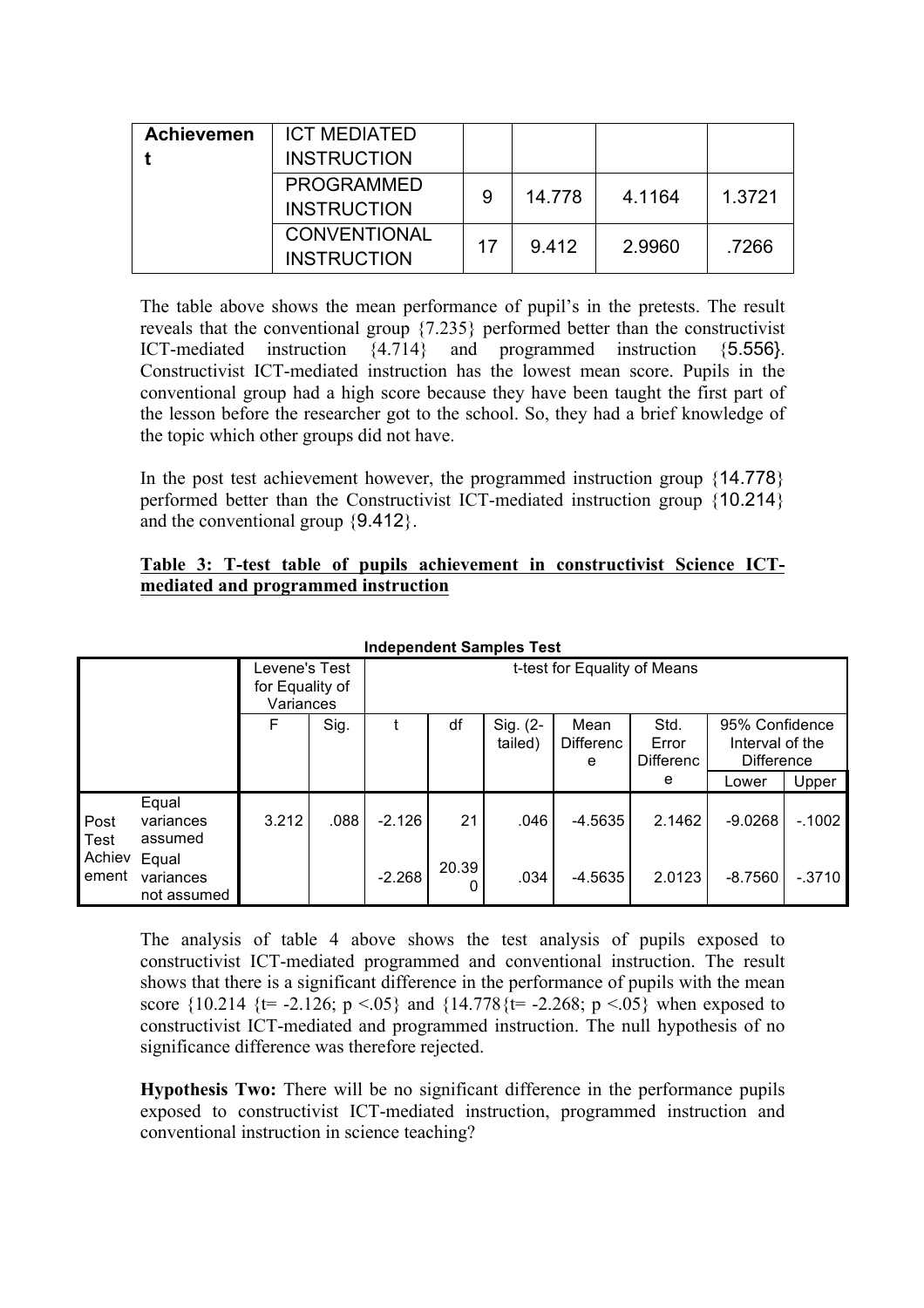# **Table 4: Analysis of Covariance {ANCOVA} table of pupils achievement in science in constructivist ICT-mediated, programmed and conventional instruction**

| Dependent Variable: Teaching Methods |              |    |         |        |      |  |  |  |
|--------------------------------------|--------------|----|---------|--------|------|--|--|--|
| Source                               | Type III Sum | df | Mean    | F      | Sig. |  |  |  |
|                                      | of Squares   |    | Square  |        |      |  |  |  |
| Model                                | $143.041^a$  | 1  | 143.041 | 93.040 | .000 |  |  |  |
| <b>VAR000</b>                        | 143.041      | 1  | 143.041 | 93.040 | .000 |  |  |  |
| 2                                    |              |    |         |        |      |  |  |  |
| Error                                | 59.959       | 39 | 1.537   |        |      |  |  |  |
| Total                                | 203.000      | 40 |         |        |      |  |  |  |

#### **Tests of Between-Subjects Effects**

a. R Squared = .705 (Adjusted R Squared = .697)

An examination of the results in table shows than an F  $\{1, 39\} = 93.040\alpha = .000$  for the treatment was significant at 0.05 level of significance. The result shows that the means scores of pupils in the three groups {constructivist ICT mediated instruction, programmed instruction and conventional instruction} produced a significant difference on the post test performance of students when the covariate effect {pretest} was statistically controlled.

# **Hypothesis Three: There is no significant effect of the treatments on gender of the students?**

## **Table 5: Analysis of variance {ANOVA} on the effect of treatments on the gender of the pupils**

| <b>ANOVA</b>             |                |    |             |       |      |  |  |
|--------------------------|----------------|----|-------------|-------|------|--|--|
| <b>GENDER</b>            |                |    |             |       |      |  |  |
|                          | Sum of Squares | df | Mean Square | F     | Sig. |  |  |
| <b>Between</b><br>Groups | 5.200          | 14 | .371        | 1.976 | .067 |  |  |
| <b>Within Groups</b>     | 4.700          | 25 | .188        |       |      |  |  |
| Total                    | 9.900          | 39 |             |       |      |  |  |

From the analysis of the ANOVA on the effect of treatments on the gender of the pupils, it shows that  ${F = 1.976 = 0.67; p > 0.05}$ . This shows that F is not significant.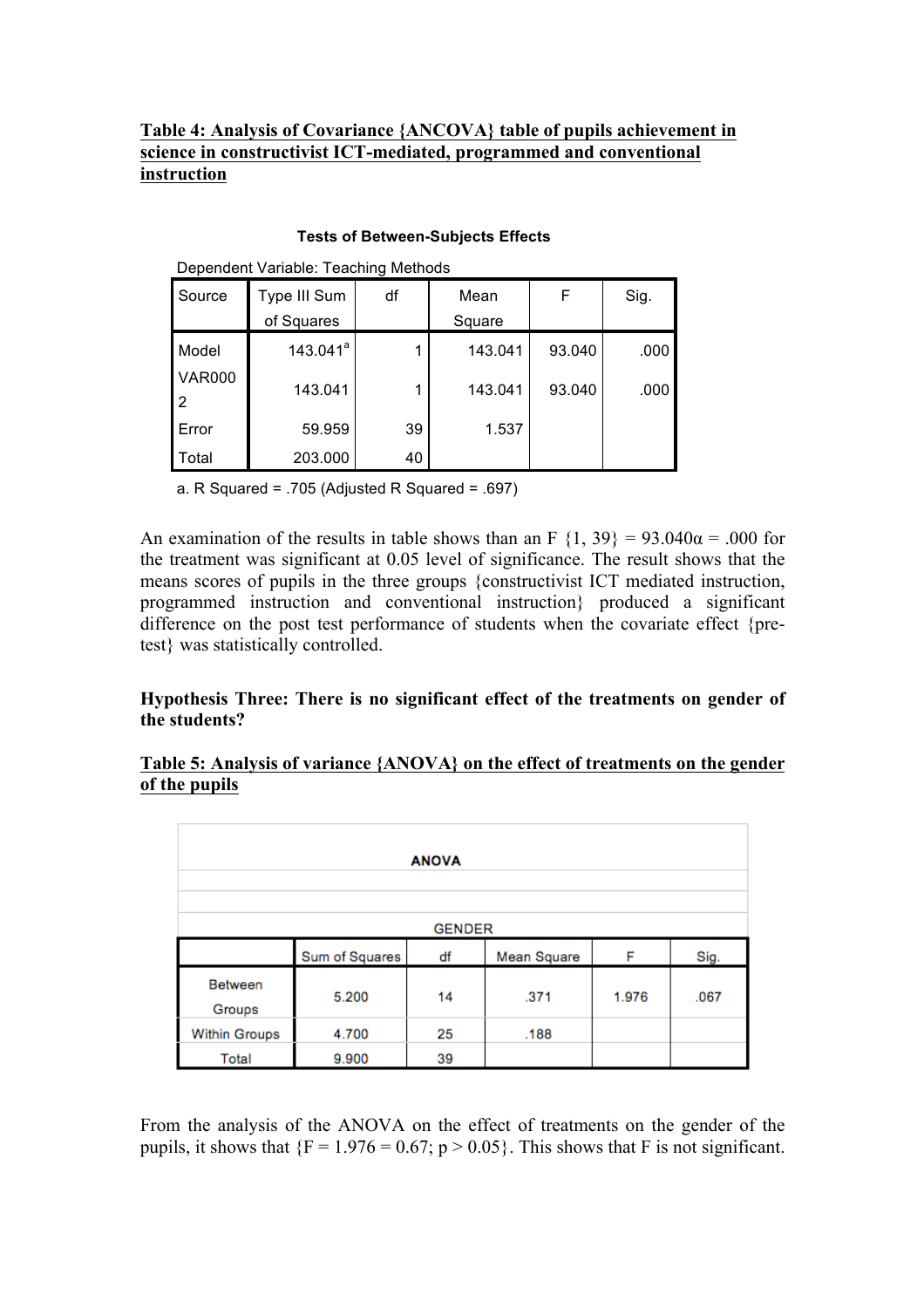Hence we accept the null hypothesis and agree that there is no significance effect of the treatment on the gender of the pupils in science teaching.

| <b>Statements</b>                                                             | Chi-square | df             | Asymp.<br>Sig. |
|-------------------------------------------------------------------------------|------------|----------------|----------------|
| I enjoy being taught science                                                  | 12.600     | 3              | .006           |
| Science is not too abstract                                                   | 8.400      | $\overline{3}$ | .038           |
| I do not like performing experiment<br>on science                             | 6.600      | $\mathbf{1}$   | .086           |
| Solving problems in science has<br>widen my horizon                           | 19.800     | 3              | .000           |
| I like reading about science                                                  | 6.400      | 3              | .011           |
| Some science concepts are not too<br>difficult, confusing and misleading      | 23.400     | $\overline{3}$ | .000           |
| Learning science has made me to<br>know more about the world around<br>me     | 17.150     | 3              | .000           |
| Learning science is not a worthwhile<br>exercise                              | 6.200      | 3              | .102           |
| Working problems in science is like a<br>magic                                | 1.800      | 3              | .615           |
| Science is not too technical for my<br>liking                                 | 1.000      | 3              | .801           |
| The learning of science is fascinating<br>and interesting                     | 19.400     | 3              | .000           |
| I do not like to learn science subject                                        | 20.600     | $\mathfrak{Z}$ | .000           |
| I like the different courses one can<br>study as a result of learning science | 27.000     | $\overline{3}$ | .000           |
| The knowledge of science helps to<br>develop good reasoning ability           | 3.400      | 3              | .334           |
| The knowledge of science is not<br>relevant to my daily leaving               | 2.600      | 3              | .457           |
| Science has many technical terms<br>which are difficult to understand         | 11.800     | 3              | .008           |
| I do not like watching documentaries<br>on science                            | 4.200      | 3              | .241           |
| Only very brilliant students can<br>understand science                        | 7.800      | 3              | .050           |
| Experiments in science are not<br>interesting                                 | 30.000     | 3              | .000           |

**Table 6 : Chi-square analysis on the effect of treatments on the attitude of pupils** 

The table above shows the chi-square analysis on the effect of the treatments on the attitude of the pupils. It reveals that majority of the attitude questions are significant. Hence we reject the null hypothesis and agree that there is a significant effect of the treatment on the attitude of students after the post test was conducted.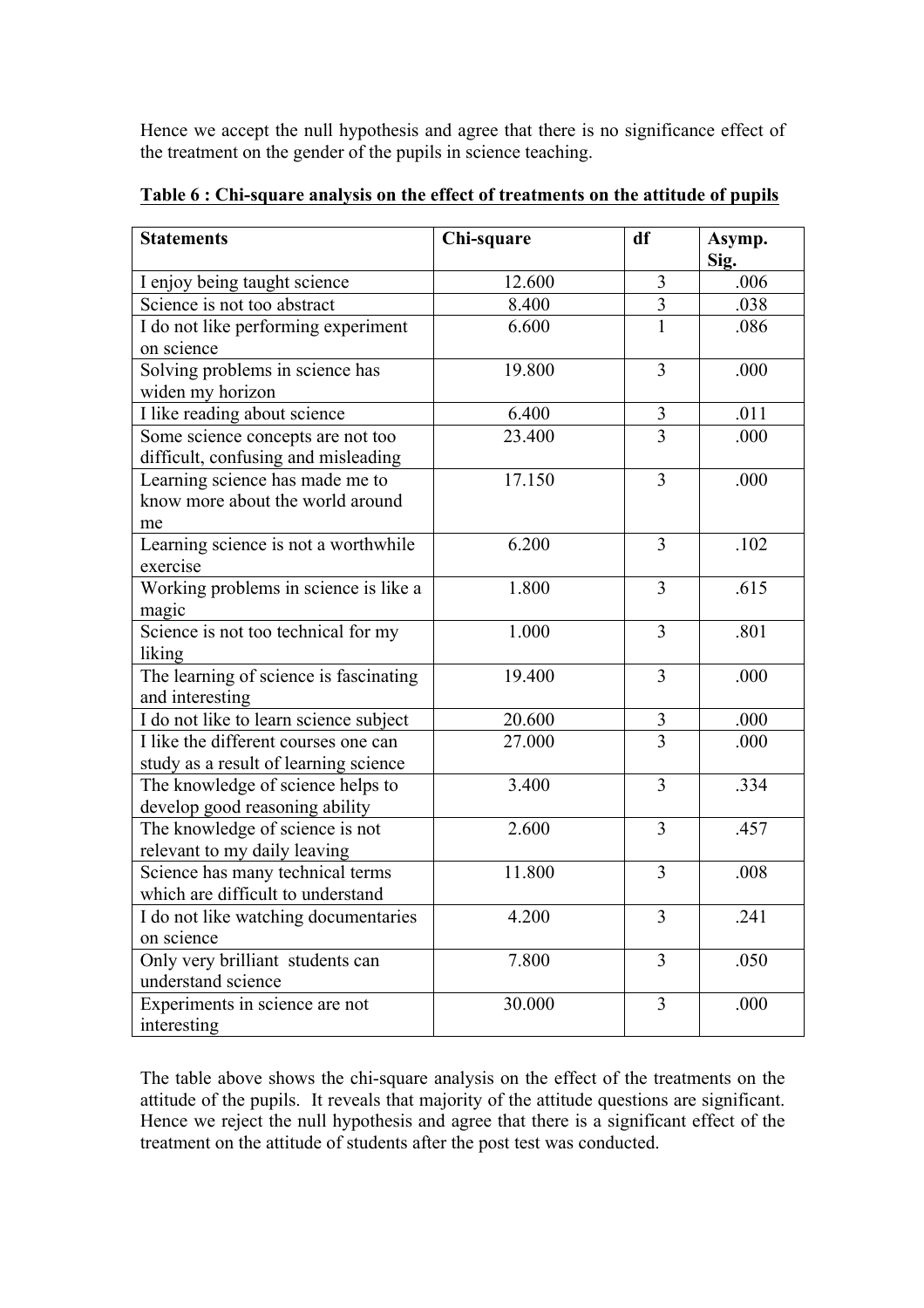#### **Conclusion and Recommendation**

The paper investigated the effect of constructivist ICT-mediated instruction and programmed instruction on children's learning outcomes in science. Four hypotheses were tested at 0.05 level of significance. Based on the findings of the researchers, it was concluded that

- 1. There is a significant difference in the performance of pupils exposed to constructivist ICT-mediated, programmed and conventional instruction.
- 2. That mean scores of pupils in the three groups {constructivist ICT mediated instruction, programmed instruction and conventional instruction} produced a significant difference on the post test performance of students when the covariate effect {pre-test} was statistically controlled.
- 3. There is no significant there is no significance effect of the treatments on the gender of the pupils in science teaching.
- 4. There is a significant effect of the treatment on the attitude of students after the post test was conducted.

Therefore it is recommended that:

- 1. Programmed instruction and constructivist ICT-mediated instruction should be introduced into the teaching of science curriculum as a media of instruction.
- 2. The government should train teachers both {pre-service and in-service} on the use of constructivist based learning and programmed instruction.
- 3. Curriculum planners should include the development of course content using ICT tools in the pre-teacher training curriculum.
- 4. Teachers should also be encouraged and motivated to search for new knowledge that will aid the teaching learning process.
- 5. Government should provide funds to schools because good teaching learning process with the aid of ICT cannot be achieved without enough fund.